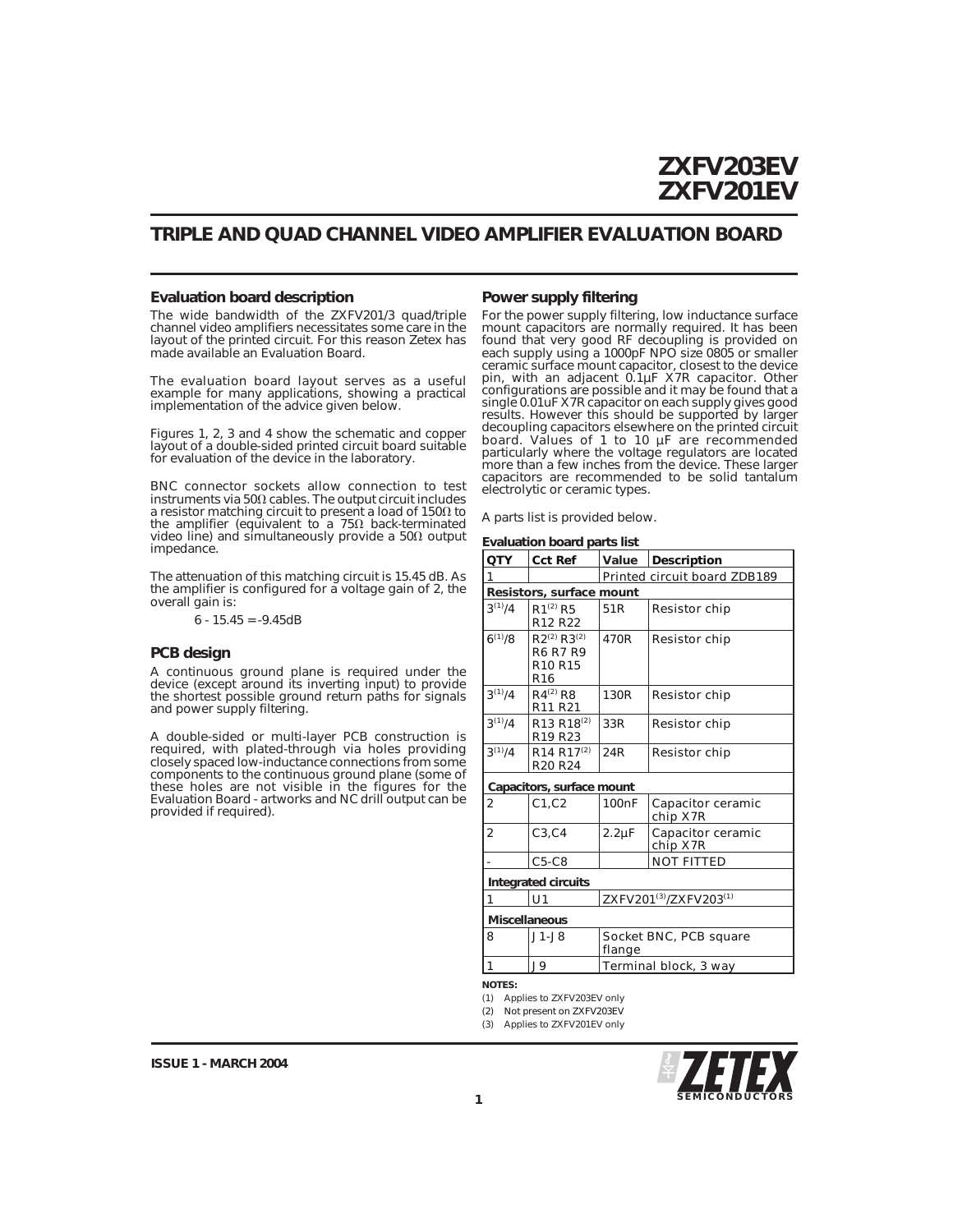# **ZXFV203EV ZXFV201EV**









ZXFV201EV/ZXFV203EV schematic **Figure 1 ZXFV201EV/ZXFV203EV schematic**Figure 1

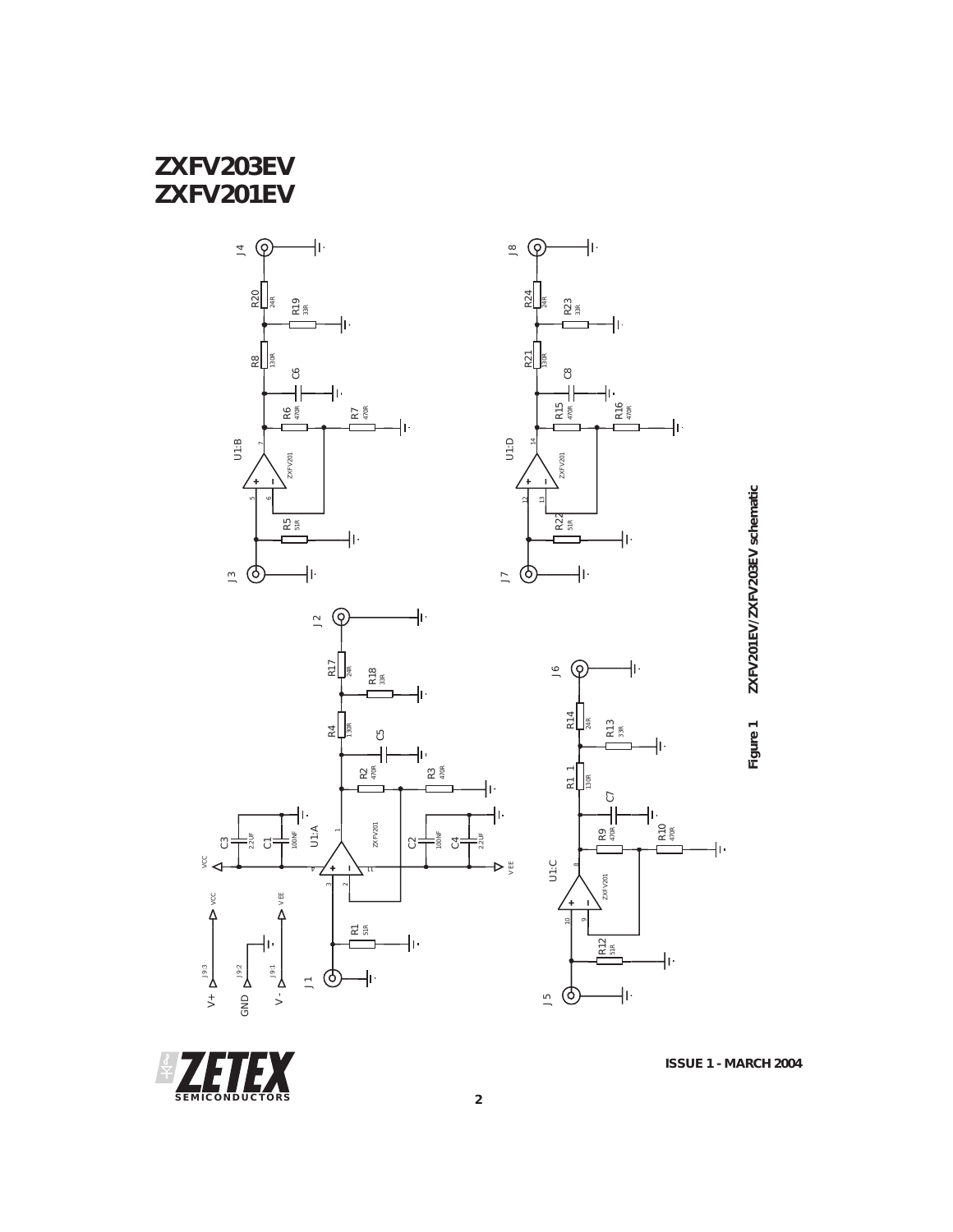# **ZXFV203EV ZXFV201EV**



**Figure 2 ZXFV201E/ZXFV203EV silkscreen**



**Figure 3 ZXFV201EV/ZXFV203EV top copper**

**SEMICONDUCTORS**